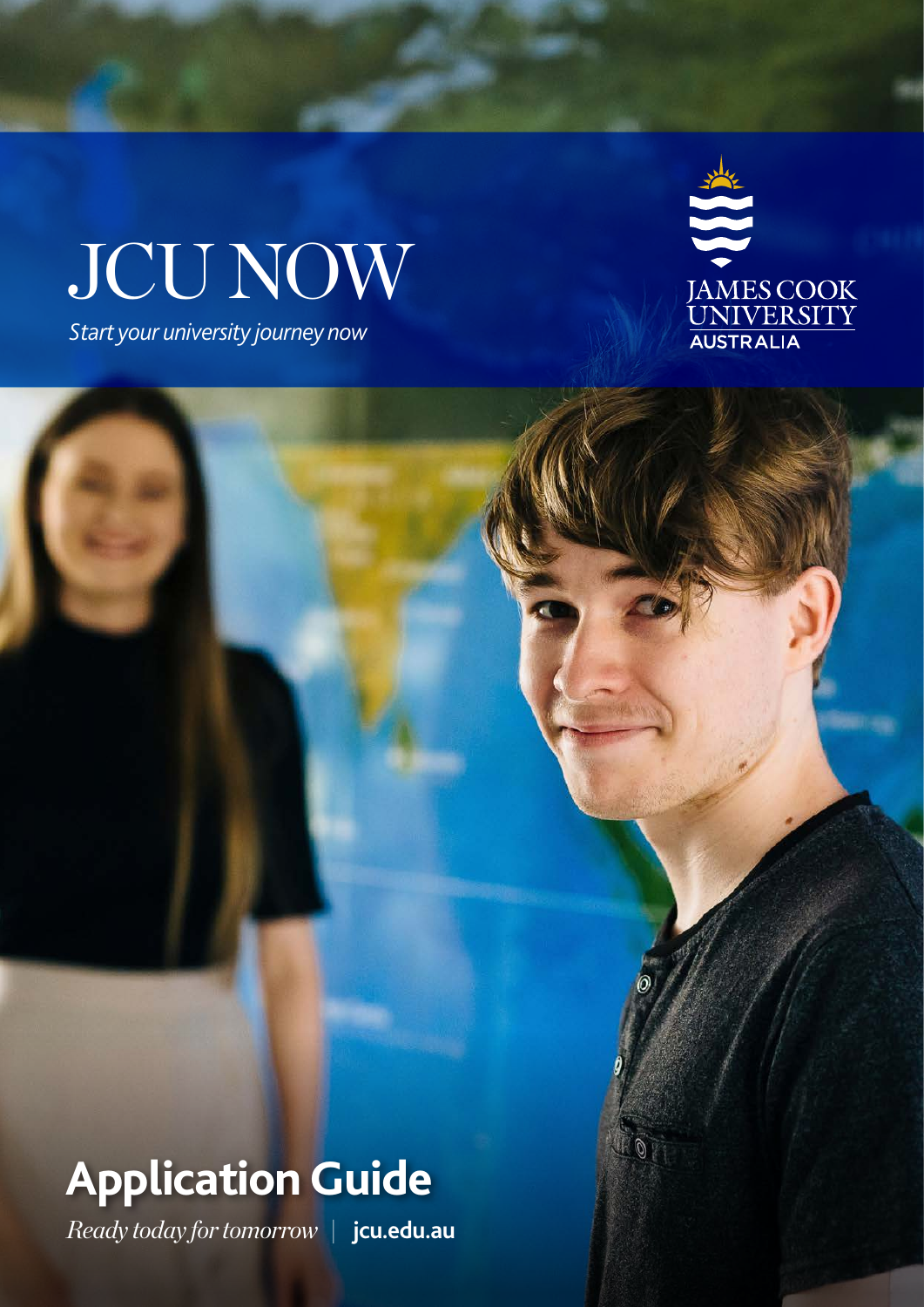

*JCU NOW is for high achieving Year 11 and Year 12 students who want to be ready today for tomorrow by completing first year university subjects alongside their high school studies.*

#### **Entry Requirements**

- Student is an Australian citizen, New Zealand citizen or Australian permanent resident (i.e. domestic student)
- In Year 11 or 12 attending a state or non-state secondary school
- Achieving at least a B-grade average or better
- Meets any prerequisites applicable to the chosen subject
- Has received a recommendation from their school
- Has written support from their parent/carer

#### **Additional Requirements**

- Each school must nominate a coordinator for the student/s studying with JCU NOW. This must be a staff member at the school for students enrolled at a high school.
- This coordinator will liaise with the JCU NOW Coordinator to support and care for their student/s enrolled in JCU NOW. They will also receive regular reporting of student/s progress.

#### **Subject Limits**

- Students can only enrol in one JCU NOW subject per teaching period (semester or trimester).
- Maximum number of subject's students can complete under the JCU NOW program is 4 subjects over 4 teaching periods (semester or trimester).
- For subsequent JCU NOW subjects, another application form must be completed by the application closing date for each teaching period.
- A limited number of places are available in each subject to ensure the cohort size is limited.

#### **Tuition Fees**

- Students enrolled in their first JCU NOW subject will not be charged any tuitions fees. Students will be expected to meet costs normally incurred with the subject, including but not limited to textbooks, field trips, equipment etc.
- If students have requested to be withdrawn from their subject in writing before the census date, they will be eligible for another free subject in a later semester.
- Students undertaking additional JCU NOW subjects in later semesters will be charged \$375\* per subject. This fee will need to be paid via eStudent before the census date. In addition, students will be required to pay a [Student Services and](https://www.jcu.edu.au/students/fees-and-financial-support/student-services-and-amenities-fee-ssa-fee)  [Amenities Fee](https://www.jcu.edu.au/students/fees-and-financial-support/student-services-and-amenities-fee-ssa-fee) (SSA Fee) which is currently \$47.25\*\*.

*\* Course fees are based on 2022 prices and are subject to change.* 

*\*\* SSA fee is based on 2022 prices and is subject to change.* 



*I'm loving the JCU NOW subject. I've already recommended it to a bunch of friends who are eager to sign up for next semester.*

**Mia Abberley – Year 11 STUDYING LEGAL INSTITUTIONS AND PROCESSES**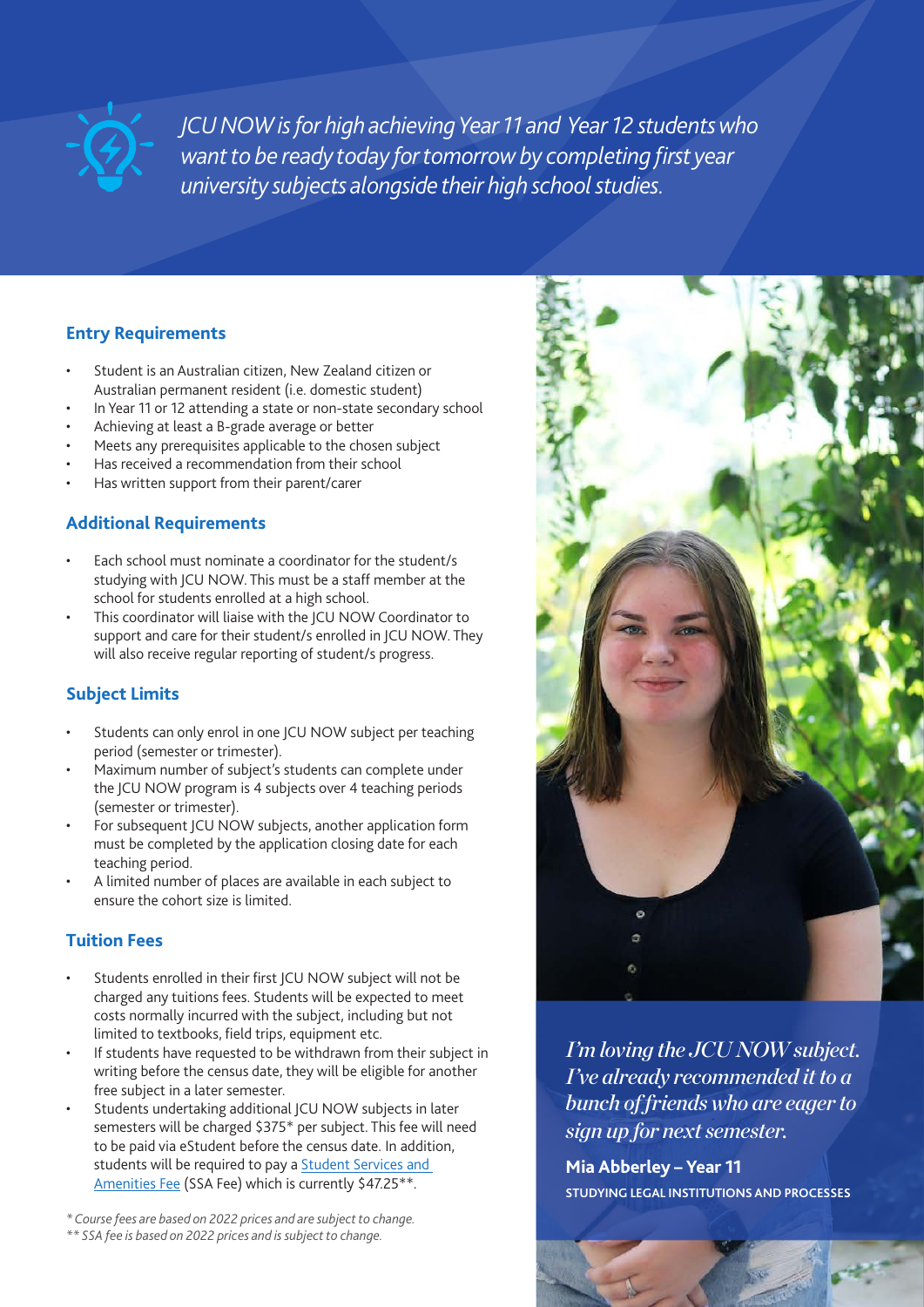### Your dream career starts with JCU

*You'll be equipped with the expert knowledge and job-ready skills to stand out in your chosen career path.*

#### **Early Offer Eligibility**

Year 12 students who successfully complete a JCU NOW subject are eligible for an Early Offer based on the successful completion of a subject. Students may receive a conditional offer as early as August 2022. Students will still need to submit their Early Offer Nomination Form and meet all other course prerequisites (e.g. completion of Year 12 and subject prerequisites). Students will need to follow the Early Offer Program requirements.

#### **QCE Points**

The Queensland Curriculum and Assessment Authority (QCAA) recognises and grants Queensland Certificate of Education (QCE) credit points for university studies. Students who successfully complete a JCU NOW subject are eligible to receive two credit points towards their QCE\*. Recognition can be granted for up to 8 credits (max. 4 subjects). Results will be uploaded to the QCAA portal within four (4) weeks of JCU results being released.

*\* Students in Year 12 studying in Teaching Period 2 will not receive QCE points. \* Students outside of Queensland are not eligible to receive QCE Points. JCU NOW does not contribute points towards other state's senior certificates.*

#### **Level of Commitment Required**

- Subjects are offered on campus or online. If studying on campus, you may be required to attend in person lectures, tutorials, and workshops with the number of contact hours varying between subjects.
- As a university student, you should expect to allocate approximately 10 – 12 hours of study per week to your subject. This will require effective time management skills to balance the demands of university life and your current high school and personal commitments.
- Students participating in JCU NOW subjects must have effective time management skills, the ability to work independently, be self-motivated and organised. It is advised that you have conversations with your school guidance officer or a member of your school administration to discuss how you will manage your studies, especially if you are studying on campus.

#### **Subject Completion**

- Students will be provided with a certificate upon successful completion of each subject at the JCU NOW Award Ceremony or via post after results are released.
- If students are unable to successfully complete a ICU NOW subject, academic penalty will not be applied under the Academic Progression Policy.
- If students are unable to complete the subject they are enrolled in, they must provide in writing, a request to be withdrawn from the subject.
- If students have requested to be withdrawn from their subject before the teaching period census date, they will be eligible for another free subject in a later semester/ refunded for tuition fees paid. If a student requests to withdraw from a subject after the teaching period census date, they will not be eligible for the free future subject offer/tuition fee refund.
- An unofficial transcript can be downloaded from LearnJCU at the completion of the course. Students can obtain an 'official' academic transcript upon request and payment of the associated fee.
- If a student is admitted into a JCU course program, credit will be applied for each successfully completed JCU NOW subject, subject to the rules pertaining to that particular course.

**NO. 1 in QLD for full-time**  **NO. 1**

**in the world for marine**  and freshwater biology<sup>2</sup>

**NO. 1 In QLD for regional, rural**  employment<sup>1</sup> and freshwater biology<sup>2</sup> and remote health professionals<sup>3</sup> jcu.edu.au